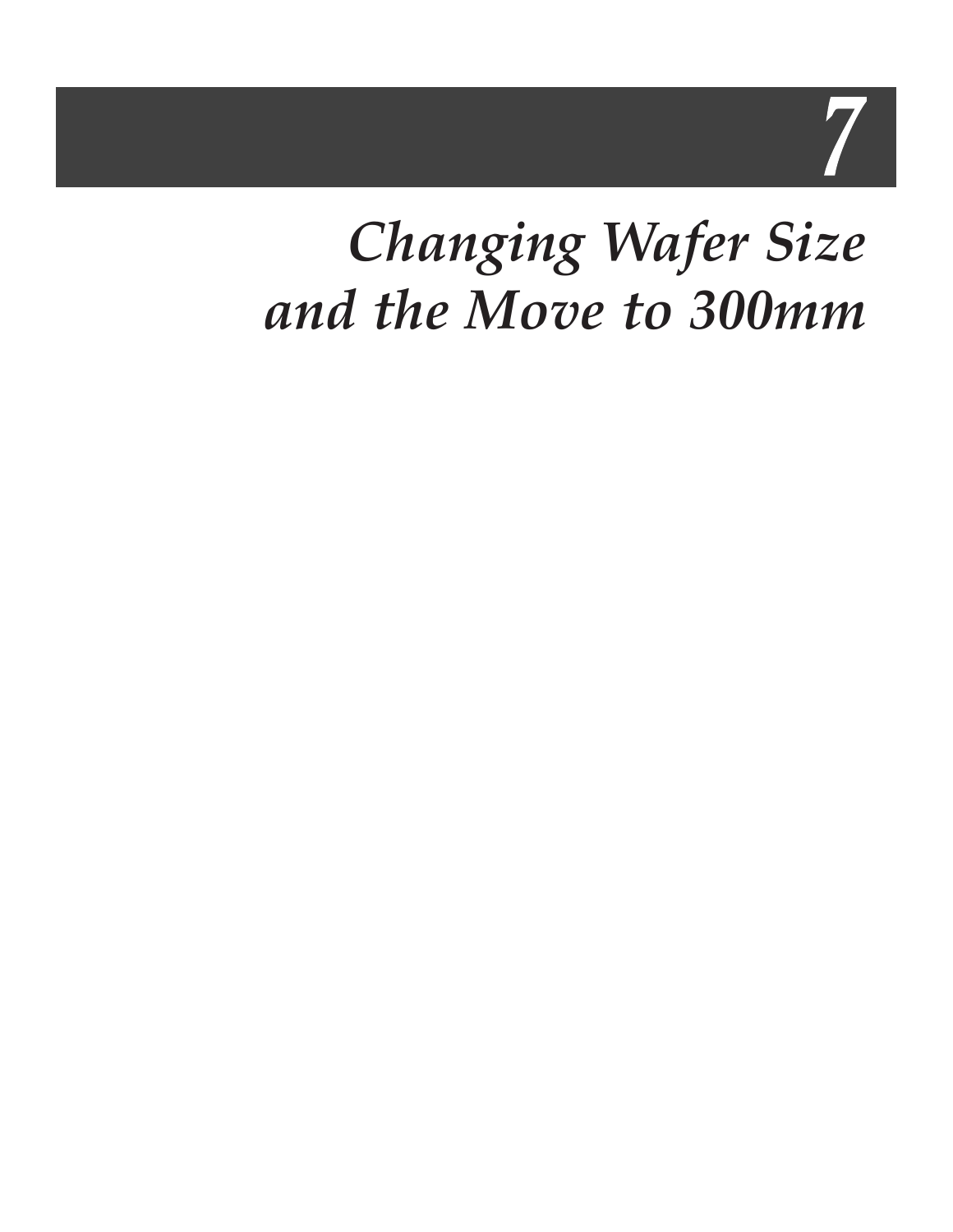# **7 Changing Wafer Size and the Move to 300mm**

As discussed in Chapter 1, the industry's ability to increase productivity by 25-30 percent per year is the combined result of wafer size transitions, shrinking device geometries, equipment productivity improvements, and incremental yield improvements. Wafer size transitions historically account for 4 percent of the 25-30 percent productivity gain.

Companies make wafer size transitions because of the overall cost benefits resulting from the larger number of dice per wafer, thereby using the same number of process steps to produce more dice. Based on historical trends, peak demand for 200mm wafers will be reached around 2003, as shown in Figure 7-1. In addition, this SEMATECH study<sup>[1]</sup> indicates that each wafer size remains in production for approximately 24 years – allowing companies sufficient time to recoup investments in the technology.

This lifecycle perspective can be used as a guide as the industry makes transitions to larger wafers. By the year 2000, the first processing on 300mm (12 inch) wafers is anticipated. 300mm wafers will accommodate roughly twice as many dice per wafer as 200mm wafers. Driving forces for all wafer size transitions include the factors of everincreasing die size and increasing numbers

of integrated functions per chip. Less obvious, yet no less important factors such as increasing global competition, 200mm installed base and market conditions are influencing the rapidity with which 300mm silicon wafers will become manufacturingworthy and cost effective. Today, while manufacturers in the silicon world are making 150 to 200mm transitions and evaluating 300mm processing, many GaAs manufacturers are undergoing or considering transitions to 150mm processing from 100mm. The relative wafer sizes are shown in Figure 7-2.

#### **Upgrading to a New Wafer Size**

Wafer size increases can also be viewed in terms of percentage increase in wafer area, as shown in Figure 7-3. Interestingly, the move from 100mm (4 inch) wafers to 150mm (6 inch) wafers increased the silicon area by 125 percent — the same relative gain that will be realized when semiconductor companies make the transition from today's 200mm (8 inch) wafers to 300mm (12 inch). Beyond 300mm, the same gain requires a jump to 450mm wafers. Trends indicate that wafer size transitions industry-wide have typically enabled a 4 percent per year productivity improvement, and the transition to 300mm should provide between 2 and 4 percent per year lower IC cost/cm<sup>2</sup>.<sup>[1]</sup>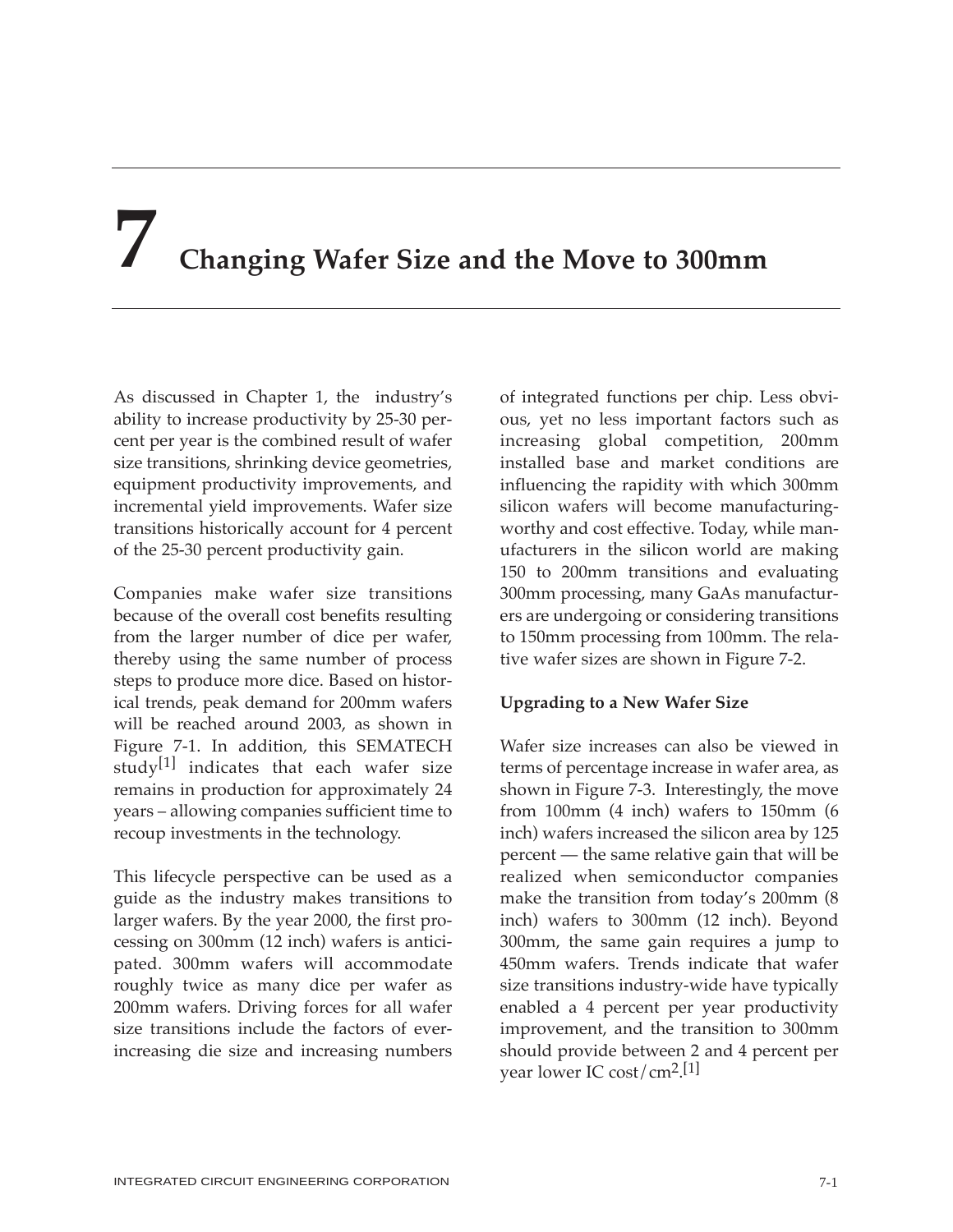

*Figure 7-1. Lifecycles of Different Wafer Sizes*

Figure 7-4 illustrates the number of dice per wafer based on wafer size and die size, while Figure 7-5 can be used for more precise calculation of the maximum number of dice per wafer. Unfortunately, due to equipment productivity and price increases for larger wafer processing tools, the cost savings resulting from wafer size transitions may not scale with these die per wafer calculations. For instance, 200mm wafers offer nearly twice the area of 150mm wafers (1.78X), but many early adopters of 200mm technology argue that this transition did not result in twice as

many chips produced for the same manufacturing costs. In fact, if the cost of owning and operating 200mm equipment is twice as high as the 150mm equipment, then the manufacturing cost (per square centimeter of silicon) is the same. In this case, the cost savings only results from the need for less than twice as many pieces of equipment to process the larger wafers. For these reasons, the question of whether or not a fab can cost-effectively make wafer size transitions depends greatly on the utilization and efficiency of the wafer processing equipment.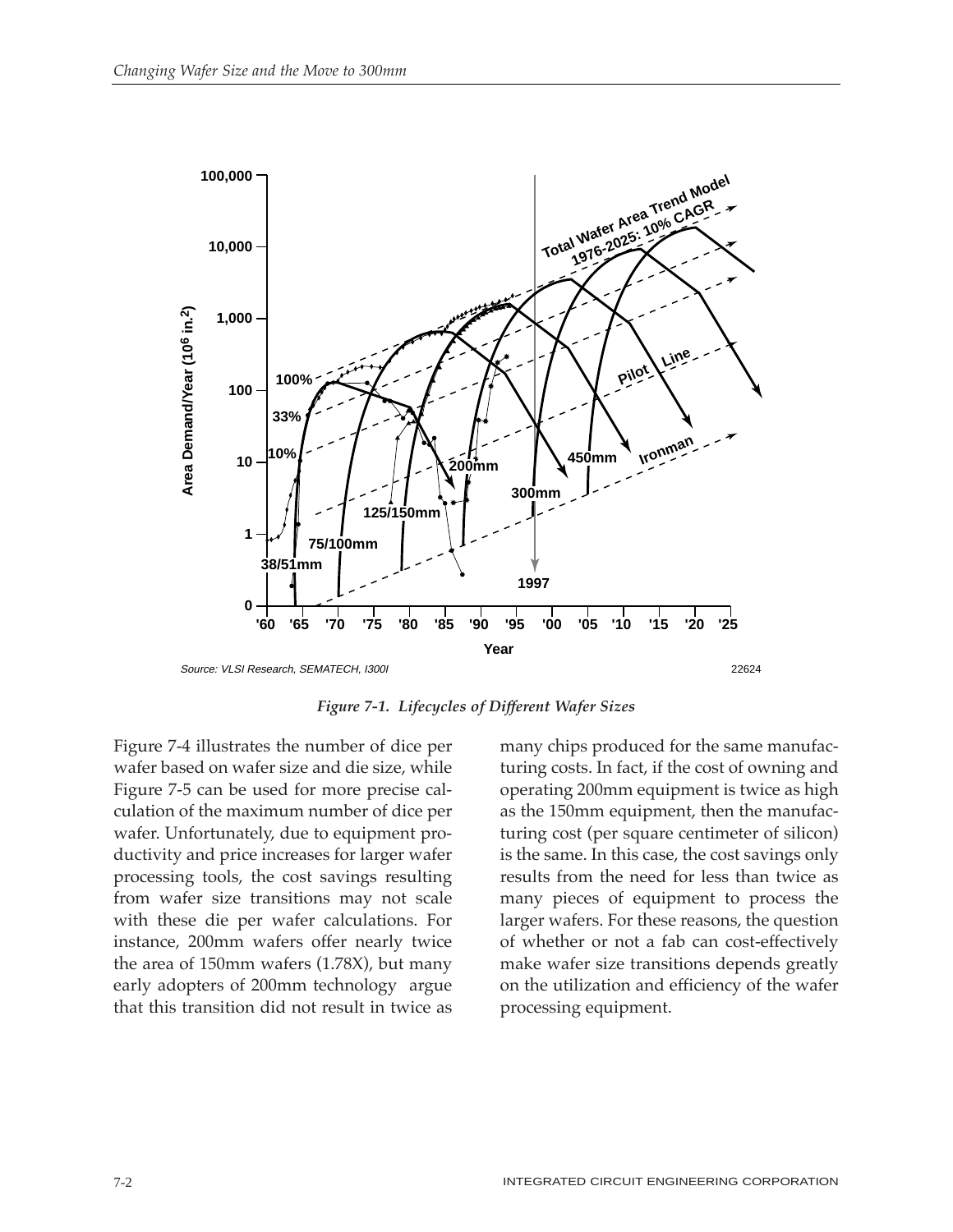

*Figure 7-2. Relative Difference in Wafer Sizes*

#### **Evaluating the Cost Benefits of 150 to 200mm Transitions**

In making wafer size transitions, generally speaking, only a percentage of tools can be used to process subsequent wafer sizes. Interestingly enough, many fabs and equipment manufacturers anticipated making small modification to equipment when making transitions from 100mm to 125mm or 125mm to 150mm wafer processing. In reality, only 40-50 percent of the systems were transferable; equipment needed to be redesigned, and usually new equipment sets were needed. When making transitions from 150mm to 200mm wafer processing, only a handful of systems can be used on both sizes. It is anticipated that none of the 200mm processing systems will be used to process upcoming 300mm wafers.

As users might expect, transitions in wafer size require complete evaluations of cost factor differences for each different process tool in the fab. A simplified cost-of-ownership (COO) study of 150mm versus 200mm wet benches performed by Intel<sup>[2]</sup> revealed that the top four contributors to COO are significantly different for 200mm and 150mm wet cleaning equipment (Figure 7-6). Deionized (DI) water costs, capital costs, consumable costs and facilities costs dominated 200mm benches while capital, facilities, monitor wafer, and DI water costs dominated for 150mm systems. Most significantly, DI water, in going from 150 to 200mm wafer processing, jumps from being the fourth highest cost factor to the first. This difference is primarily due to the tripling of flow rates needed to achieve equivalent rinsing of the 200mm batch. Interestingly, while the test wafer cost rose from \$35 to \$135, its impact on COO lessened because the monitoring frequency stayed constant between the two wafer sizes.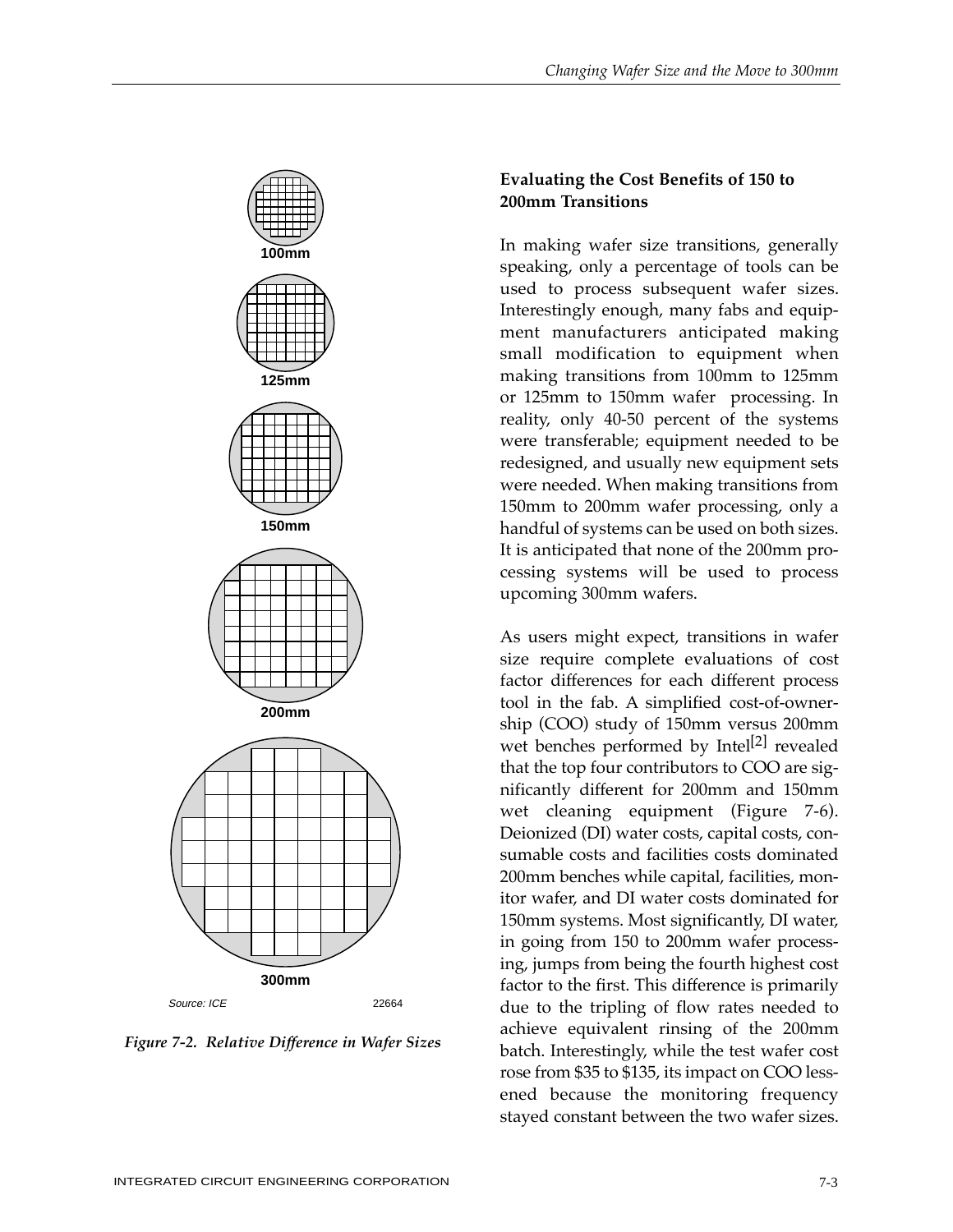

Source: ICE  $\sim$  18603A

*Figure 7-3. Wafer Area Increases (Percent)*



*Figure 7-4. Dice Per Wafer Based on Die Size and Wafer Size*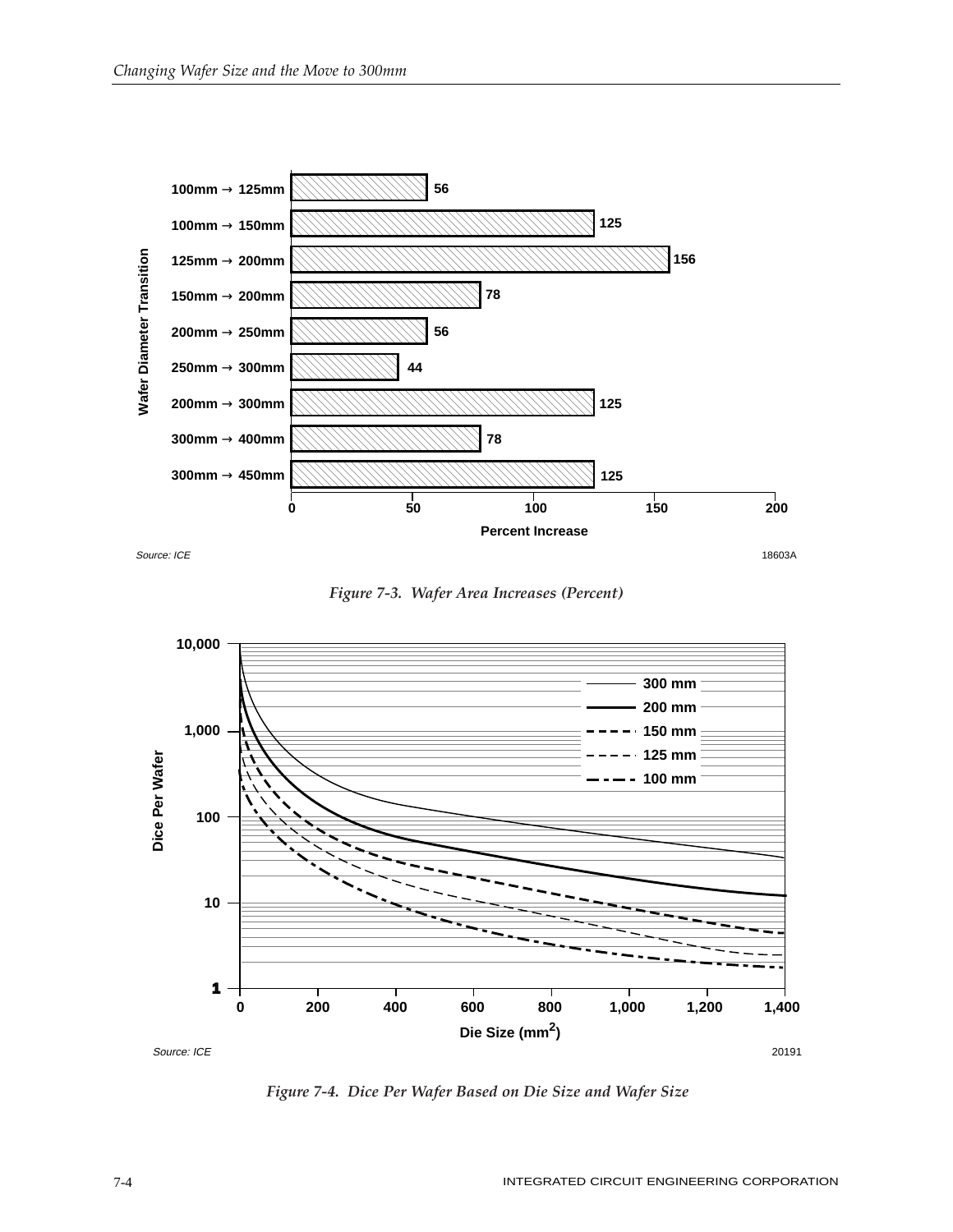|            | DIE SIZE**<br>$\sqrt{AREA}$ |                           | <b>DIE AREA</b><br><b>CANDIDATE NUMBER OF WHOLE DICE</b> |          |              |              |              |            |              |
|------------|-----------------------------|---------------------------|----------------------------------------------------------|----------|--------------|--------------|--------------|------------|--------------|
| mils       | mm                          | mi <sup>2</sup><br>x1,000 | mm <sup>2</sup>                                          | 3-INCH   | <b>100mm</b> | <b>125mm</b> | <b>150mm</b> | 200mm      | 300mm        |
| 300        | 7.6                         | 90.0                      | 58.1                                                     | 52       | 96           | 156          | 240          | 448        | 1,060        |
| 310<br>320 | 7.9<br>8.1                  | 96.1<br>102.4             | 62.0<br>66.1                                             | 44<br>44 | 88<br>80     | 148<br>140   | 224<br>208   | 424<br>392 | 1,012<br>936 |
| 330        | 8.4                         | 108.9                     | 70.3                                                     | 40       | 76           | 120          | 192          | 376        | 880          |
| 340        | 8.6                         | 115.6                     | 74.6                                                     | 32       | 76           | 120          | 188          | 340        | 820          |
| 350        | 8.9                         | 122.5                     | 79.0                                                     | 32       | 68           | 112          | 164          | 332        | 780          |
| 360<br>370 | 9.1<br>9.4                  | 129.6<br>136.9            | 83.6<br>88.3                                             | 32<br>32 | 60<br>52     | 112<br>96    | 156<br>148   | 308<br>292 | 732<br>688   |
| 380        | 9.7                         | 144.4                     | 93.2                                                     | 32       | 52           | 96           | 148          | 268        | 656          |
| 390        | 9.9                         | 152.1                     | 98.1                                                     | 24       | 52           | 88           | 140          | 256        | 616          |
| 400        | 10.2                        | 160.0                     | 103.2                                                    | 24       | 52           | 80           | 120          | 248        | 600          |
| 410        | 10.4<br>10.7                | 168.1                     | 108.5                                                    | 24       | 52<br>44     | 80           | 120          | 240        | 556          |
| 420<br>430 | 10.9                        | 176.4<br>184.9            | 113.8<br>119.3                                           | 24<br>24 | 44           | 76<br>76     | 112<br>112   | 216<br>208 | 540<br>508   |
| 440        | 11.2                        | 193.6                     | 124.9                                                    | 16       | 40           | 68           | 104          | 208        | 492          |
| 450        | 11.4                        | 202.5                     | 130.6                                                    | 16       | 32           | 68           | 96           | 188        | 460          |
| 460        | 11.7                        | 211.6                     | 136.5                                                    | 16       | 32           | 60           | 96           | 188        | 440          |
| 470        | 11.9                        | 220.9                     | 142.5                                                    | 16       | 32           | 52           | 88           | 180        | 432          |
| 480<br>490 | 12.2<br>12.4                | 230.4<br>240.1            | 148.6<br>154.9                                           | 16<br>12 | 32<br>32     | 52<br>52     | 88<br>80     | 164<br>156 | 392<br>392   |
| 500        | 12.7                        | 250.0                     | 161.3                                                    | 12       | 32           | 52           | 76           | 148        | 376          |
| 510        | 13.0                        | 260.1                     | 167.8                                                    | 12       | 32           | 52           | 76           | 148        | 356          |
| 520        | 13.2                        | 270.4                     | 174.5                                                    | 12       | 24           | 52           | 76           | 148        | 340          |
| 530        | 13.5                        | 280.9                     | 181.2                                                    | 12       | 24           | 44           | 68           | 132        | 332          |
| 540<br>550 | 13.7<br>14.0                | 291.6<br>302.5            | 188.1<br>195.2                                           | 12<br>12 | 24<br>24     | 44<br>40     | 68<br>68     | 120<br>120 | 316<br>308   |
| 560        | 14.2                        | 313.6                     | 202.3                                                    | 12       | 24           | 40           | 60           | 120        | 292          |
| 570        | 14.5                        | 324.9                     | 209.6                                                    | 12       | 24           | 32           | 52           | 112        | 284          |
| 580        | 14.7                        | 336.4                     | 217.0                                                    | 12       | 24           | 32           | 52           | 112        | 268          |
| 590        | 15.0                        | 348.1<br>360.0            | 224.6<br>232.3                                           | 12       | 16           | 32           | 52           | 112        | 256          |
| 600<br>610 | 15.2<br>15.5                | 372.1                     | 240.1                                                    | 12<br>12 | 16<br>16     | 32<br>32     | 52<br>52     | 104<br>96  | 256<br>248   |
| 620        | 15.7                        | 384.4                     | 248.0                                                    | 4        | 16           | 32           | 52           | 96         | 240          |
| 630        | 16.0                        | 396.9                     | 256.1                                                    | 4        | 16           | 32           | 52           | 88         | 224          |
| 640        | 16.3                        | 409.6                     | 264.3                                                    | 4        | 16           | 32           | 44           | 88         | 216          |
| 650        | 16.5                        | 422.5<br>435.6            | 272.6<br>281.0                                           | 4<br>4   | 16           | 24           | 44           | 88         | 208<br>208   |
| 660<br>670 | 16.8<br>17.0                | 448.9                     | 289.6                                                    | 4        | 12<br>12     | 24<br>24     | 44<br>40     | 80<br>80   | 200          |
| 680        | 17.3                        | 462.4                     | 298.3                                                    | 4        | 12           | 24           | 40           | 76         | 188          |
| 690        | 17.5                        | 476.1                     | 307.2                                                    | 4        | 12           | 24           | 32           | 76         | 188          |
| 700        | 17.8                        | 490.0                     | 316.1                                                    | 4        | 12           | 24           | 32           | 76         | 180          |
| 710<br>720 | 18.0<br>18.3                | 504.1<br>518.4            | 325.2<br>334.5                                           | 4<br>4   | 12<br>12     | 24<br>24     | 32<br>32     | 68<br>68   | 180<br>164   |
| 730        | 18.5                        | 532.9                     | 343.8                                                    | 4        | 12           | 24           | 32           | 68         | 164          |
| 740        | 18.8                        | 547.6                     | 353.3                                                    | 4        | 12           | 16           | 32           | 68         | 156          |
| 750        | 19.0                        | 562.5                     | 362.9                                                    | 4        | 12           | 16           | 32           | 60         | 156          |
| 760<br>770 | 19.3<br>19.6                | 577.6<br>592.9            | 372.6<br>382.5                                           | 4        | 12           | 16           | 32           | 60<br>52   | 148<br>148   |
| 780        | 19.8                        | 608.4                     | 392.5                                                    | 4<br>4   | 12<br>12     | 16<br>16     | 32<br>32     | 52         | 148          |
| 790        | 20.1                        | 624.1                     | 402.6                                                    | 4        | 12           | 16           | 24           | 52         | 148          |
| 800        | 20.3                        | 640.0                     | 412.9                                                    | 4        | 12           | 16           | 24           | 52         | 132          |
| 810        | 20.6                        | 656.1                     | 423.3                                                    | 4        | 12           | 16           | 24           | 52         | 132          |
| 820<br>830 | 20.8<br>21.1                | 672.4<br>688.9            | 433.8<br>444.5                                           | 4        | 12           | 16           | 24<br>24     | 52<br>52   | 120<br>120   |
| 840        | 21.3                        | 705.6                     | 455.2                                                    | 4<br>4   | 4<br>4       | 12<br>12     | 24           | 52         | 120          |
| 850        | 21.6                        | 722.5                     | 466.1                                                    | 4        | 4            | 12           | 24           | 52         | 120          |
| 860        | 21.8                        | 739.6                     | 477.2                                                    | 4        | 4            | 12           | 24           | 44         | 112          |
| 870        | 22.1                        | 756.9                     | 488.3                                                    | 4        | 4            | 12           | 24           | 44         | 112          |
| 880        | 22.4                        | 774.4                     | 499.6                                                    | 4        | 4            | 12           | 24           | 44<br>44   | 112<br>112   |
| 890<br>900 | 22.6<br>22.9                | 792.1<br>810.0            | 511.0<br>522.6                                           | 4<br>4   | 4<br>4       | 12<br>12     | 24<br>16     | 40         | 112          |
| 910        | 23.1                        | 828.1                     | 534.3                                                    | 4        | 4            | 12           | 16           | 40         | 104          |
| 920        | 23.4                        | 846.4                     | 546.1                                                    | 4        | 4            | 12           | 16           | 40         | 96           |
| 930        | 23.6                        | 864.9                     | 558.0                                                    | 4        | 4            | 12           | 16           | 32         | 96           |
| 940        | 23.9                        | 883.6<br>902.5            | 570.1<br>582.3                                           | 4        | 4            | 12           | 16           | 32<br>32   | 96<br>88     |
| 950<br>960 | 24.1<br>24.4                | 921.6                     | 594.6                                                    | 4<br>4   | 4<br>4       | 12<br>12     | 16<br>16     | 32         | 88           |
| 970        | 24.6                        | 940.9                     | 607.0                                                    | 4        | 4            | 12           | 16           | 32         | 88           |
| 980        | 24.9                        | 960.4                     | 619.6                                                    |          | 4            | 12           | 16           | 32         | 88           |
| 990        | 25.1                        | 980.1                     | 632.3                                                    |          | 4            | 12           | 16           | 32         | 80           |
| 1,000      | 25.4                        | 1,000.0                   | 645.2                                                    |          | 4            | 12           | 12           | 32         | 80           |

**Corner of die at center of full radius wafer. 3mm band around edge of wafer not used. Size after die separation, 3 mil saw kerf. \***

**\*\***

Source: ICE 22673

*Figure 7-5. Die Size Versus Die Count\**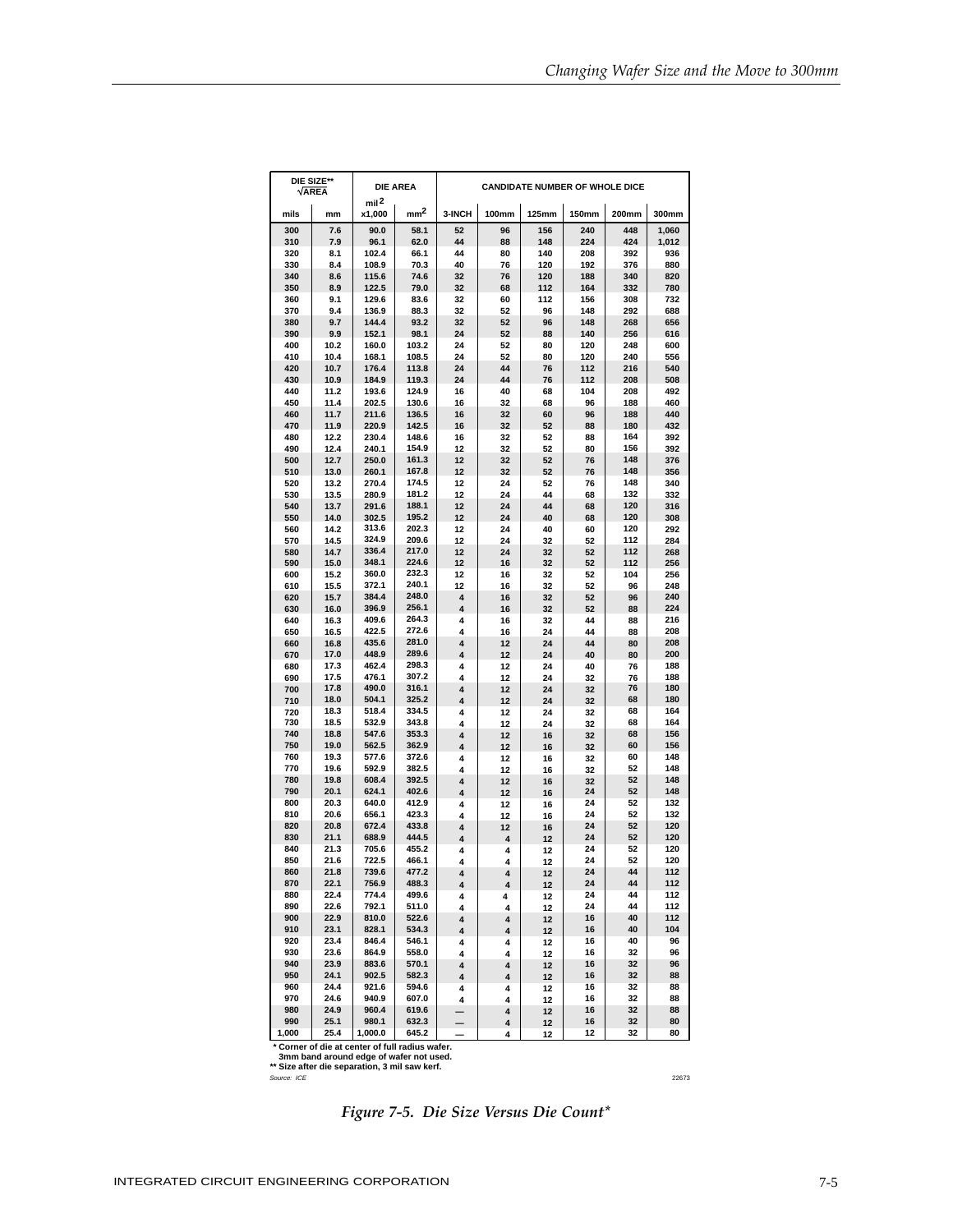

*Figure 7-6. Components of Operating Costs of 200mm and 150mm Wet Benches*

Studies like this and others can be used to target key areas for cost reduction in 200mm fabs. In this example, the authors cited possible reductions in bath volume through cassette or cassette-less processing (which would bring DI water and consumables costs down), or the use of hot DI water or sonic energy rinses to reduce rinse times. Operating costs can be reduced by optimizing the system for higher throughput and utilization. For instance, an increase of 10 wafers per hour throughput or 5 percent utilization would reduce the 200mm COO by 13 to 15 cents. Initial cost of the wet bench would have to be reduced by \$500,000 to have an equivalent impact.<sup>[2]</sup> Many of the current 200mm wafer cleaning systems feature reduced use of DI water and chemicals, smaller tool footprint, increased system availability, and higher throughputs.

In summary, the factor affecting cost savings the most in wafer size transitions is the relative cost-effectiveness of the equipment used to process the two wafer sizes. Users making the transition must weigh the added cost of next-generation equipment and possibly lower throughput and productivity (especially with single-wafer systems) versus the

long-term benefits of more dice per wafer, assuming that the same or better yields can be realized on the larger wafers. Understanding such differences, it comes as no surprise to learn that the transition from 150mm to 200mm processing occurred the slowest of any transition, requiring 5 years to reach 100 million square inches of production instead of 3 years in the case of 150, 125 and 100mm wafers.<sup>[3]</sup> 200mm processing tools first became available in the late 1980s, and approximately a decade later about a third of all wafers shipped are 200mm.

#### **The Promise of 300mm Wafers**

As of early 1997, seven IC manufacturers were planning 300mm pilot line operations for 1998, and anticipating production rampup in 1999. These firms include:

- Hitachi
- IBM
- Intel
- Motorola
- NEC
- Samsung
- Texas Instruments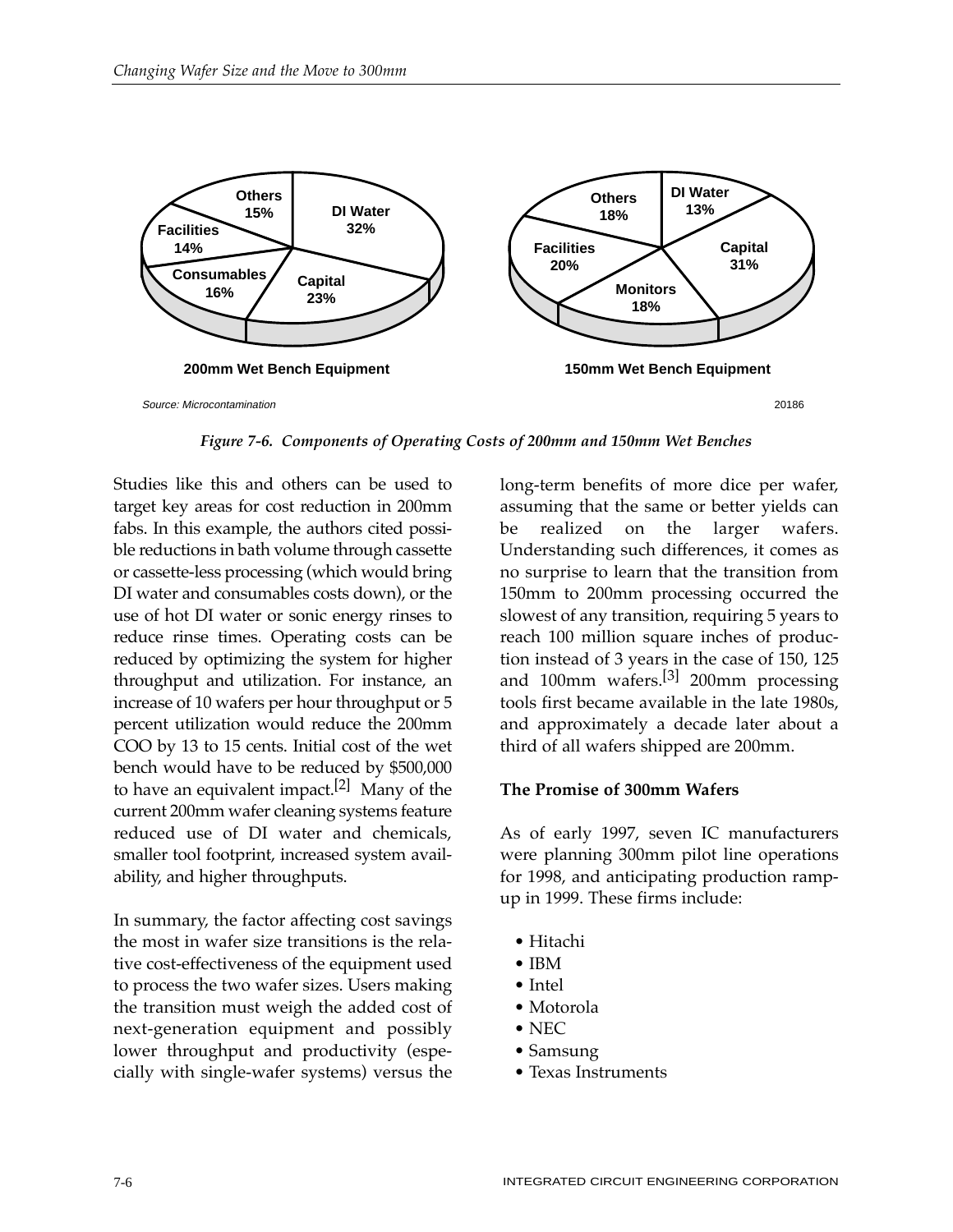Beyond these early indications, TI has announced its intention to install a 300mm line at its plant in Avezzano, Italy; Sony plans to build a line in Nagasaki Prefecture, Japan; and Intel, Mitsubishi, Toshiba and Siemens also intend to build pilot line 300mm fabs in the 1998-1999 time frame. SEMI estimates that low and medium volume fabs will emerge by the year 2000 and high volume 300mm fabs (starting 20,000 wafer per month) will soon follow (see Figure 7-7). The first devices produced on these wafers will probably be highmargin advanced logic chips (DSPs, ASICs, FPGAs, PLDs) and microprocessors, probably  $0.18\mu$ m generation devices, while memory manufacturers are expected to trail in 300mm adoption due to low margins experienced over the last year and a half.

Semiconductor manufacturers have unquestionably stated that 300mm development will not be performed solely by the IC manufacturers, as they were in previous generations with Intel enabling the transition to 150mm and IBM managing the transition to 200mm. In the case of 300mm, the technical challenges are so involved that they require an unprecedented level of industry-wide cooperation.

Many sources estimate the industry's overall cost of making the transition to 300mm wafers at between \$15 and \$20 billion. This includes development of the tools and techniques for making the wafers, development costs of all the wafer processing and handling tools, all computer integrated manufacturing (CIM) software, factory automation tools, and cleanroom technology. Development costs for 300 or 400mm equipment are estimated by Applied Materials to be at least 1.4 to 1.7X the cost of developing new 200mm systems. Possibly \$50 to \$100 million or more in development costs for each process technology step will be needed. Samsung estimates that a 20,000 wafer per month 300mm line will cost approximately \$2.4 billion, and will require a  $12,000$ m<sup>2</sup> cleanroom  $(130,000 \text{ ft}^2)$ , while a 30,000 wafer per month fab will cost approximately \$3.6 billion, requiring  $18,000m^2$  (200,000ft2) of cleanroom space.

Early studies by SEMATECH estimated that 300mm tool costs would increase by 50 percent over 200mm, tool throughput would be reduced by 40 percent. Starting wafer cost would be decreased by 30 percent per unit as estimated by VLSI Research (Figure 7-8).

| Fab Size (Wafers per Month) | 1998 | 1999 | 2000 | 2001 | 2002 |  |
|-----------------------------|------|------|------|------|------|--|
| High Volume (20,000)        |      |      | 5    | 4    | 2    |  |
| Medium Volume (10,000)      |      |      |      |      |      |  |
| Low Volume (2,000)          | 2    | 5    |      |      |      |  |
| Pilot Line (500-1,000)      | 9    | 5    |      |      |      |  |
| Source: SEMI<br>22665       |      |      |      |      |      |  |

*Figure 7-7. Planned 300mm Wafer Fabs*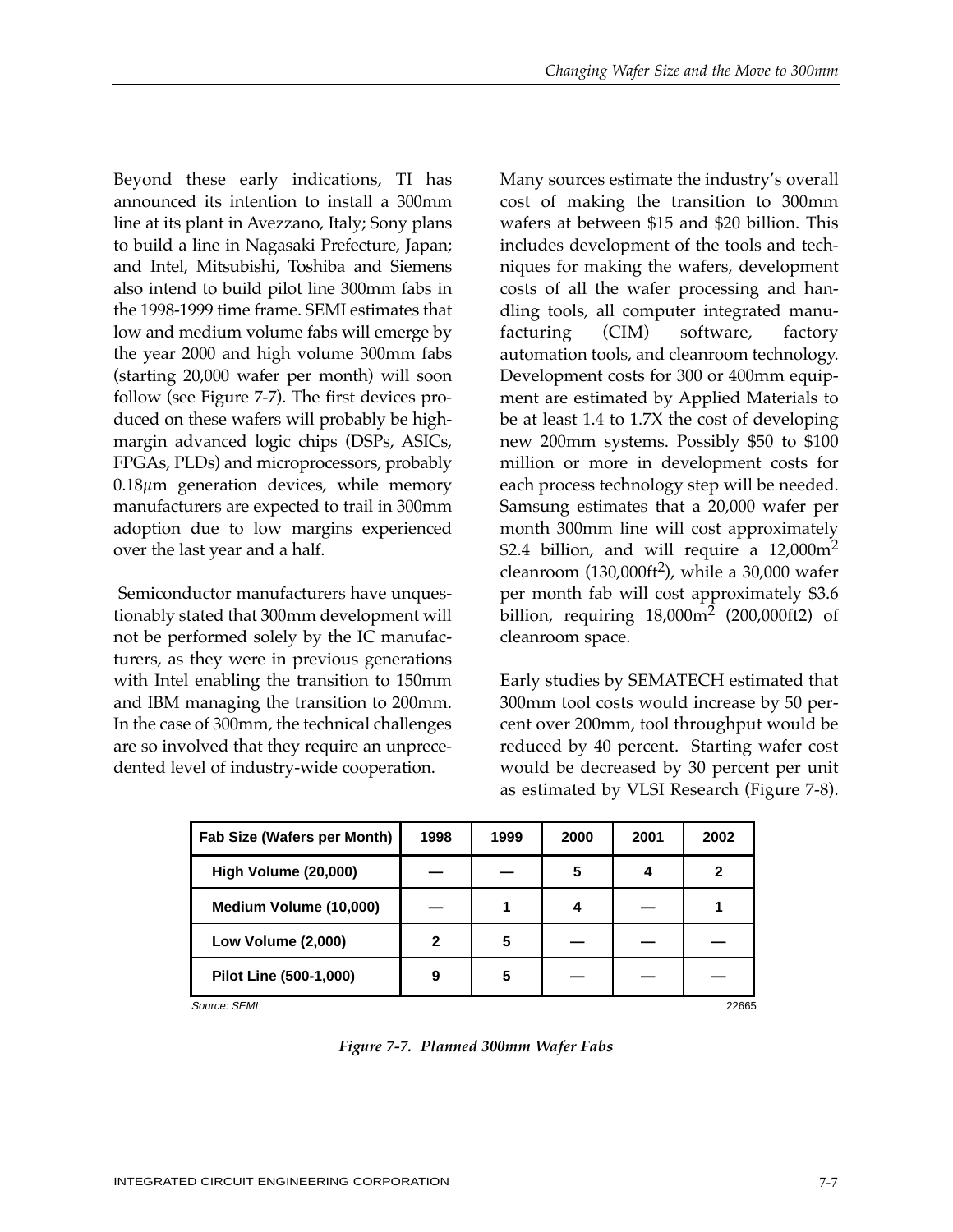Today industry experts are much more confident that these costs can be brought down with TI's Robert Doering estimating a 20-40 percent increase in tool cost, 3-14 percent more dice per wafer (based on lower edge loss for larger chips), and an overall reduction in cost per chip of 27-39 percent, as shown in Figure 7-9.<sup>[4]</sup> In addition, TI estimates that labor cost, materials use and emissions should be comparable between the two wafer sizes and that higher yields may be possible. As of 1Q '97, prime 300mm were as high as \$1,500 but are expected to drop to \$650-\$800 each in volume.

A 300mm test wafer is shown in Figure 7-10. One industry participant estimated that possibly over 40,000 test wafers will be required to validate equipment in 1997 alone. Bringing down the starting wafer cost is absolutely critical. Intel has stated that the 300mm cost per wafer cannot exceed 200mm cost per wafer. To meet this, higher throughputs on all tools is required and the utilization of chemicals and materials must be increased (dramatically in some cases), including that of ultrapure DI water.



Source: VLSI Research Inc. 22798

*Figure 7-8. Cost/Unit of Silicon*

| Cost Per Square cm             | 25 - 30% Less          |
|--------------------------------|------------------------|
| <b>Usable Portion of Wafer</b> | 3 - 14% More           |
| <b>Cost Per Chip</b>           | 27 - 39% Less          |
| Labor                          | <b>About Equal</b>     |
| Tool Capital Cost              | 20 - 40% More          |
| <b>Materials Use</b>           | <b>About Equal</b>     |
| <b>Emissions</b>               | <b>About Equal</b>     |
| <b>Process/Probe Yield</b>     | <b>Slightly Better</b> |
| Source: Texas Instruments      | 22623                  |

*Figure 7-9. 300mm Versus 200mm at Maturity*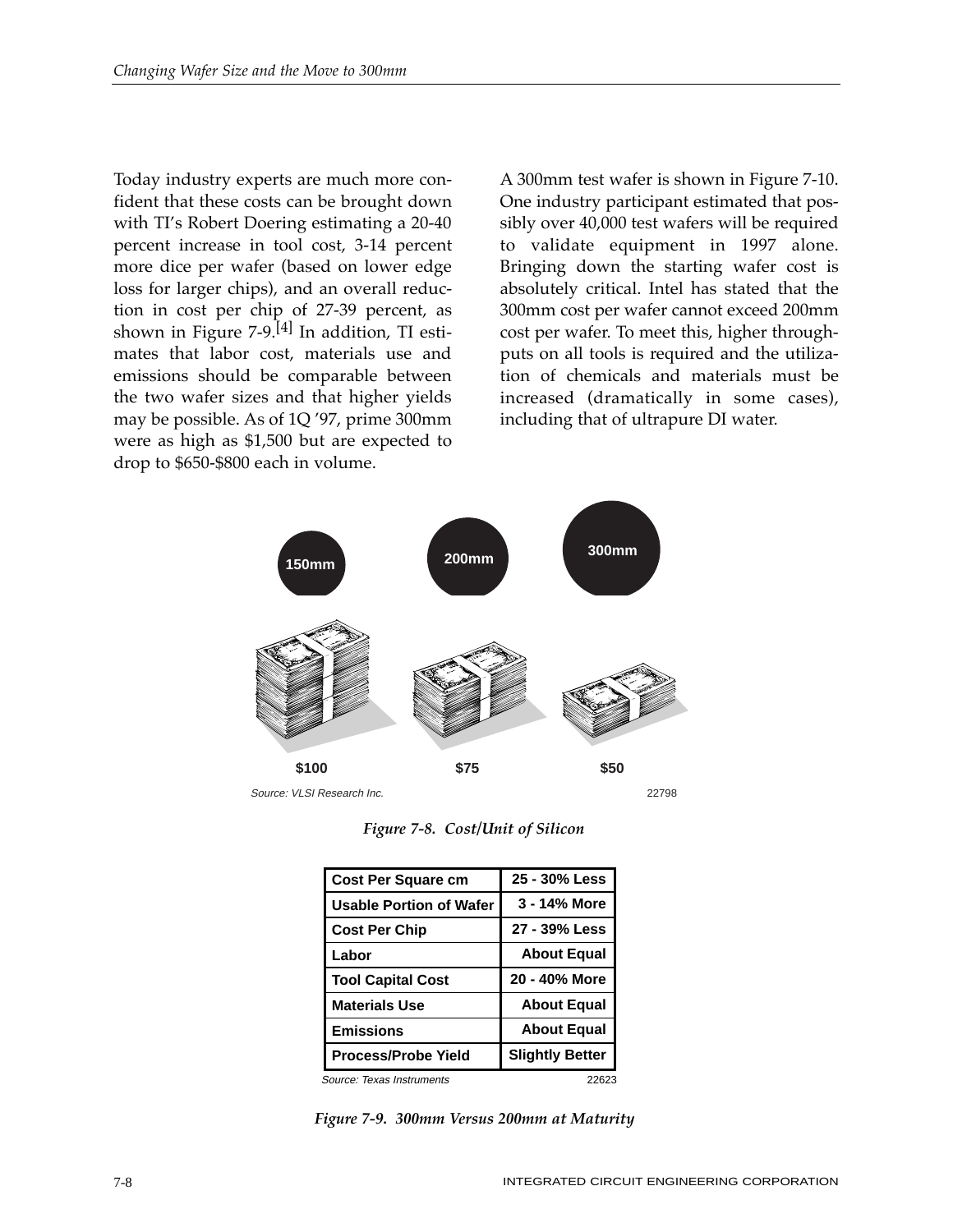

Source: MRS Technology 22622

*Figure 7-10. A 300mm Test Wafer*

Although the issues raised by the prospect of conversion to 330mm are multifaceted, the motivation is clearly economic rather than technical. At the 2nd annual global 300mm symposium[6] held in June of 1997, Motorola's Manufacturing Technology Development presented a comparison of 256M DRAM die cost on 200mm and 300mm wafers showing a 40 percent lower die cost assuming comparable sized fabs (Figure 7- 11). Even with downsizing the 300mm fab to equalize die output, they predict a die cost savings of between 25-30 percent.



*Figure 7-11. 256M DRAM Die Cost Analysis*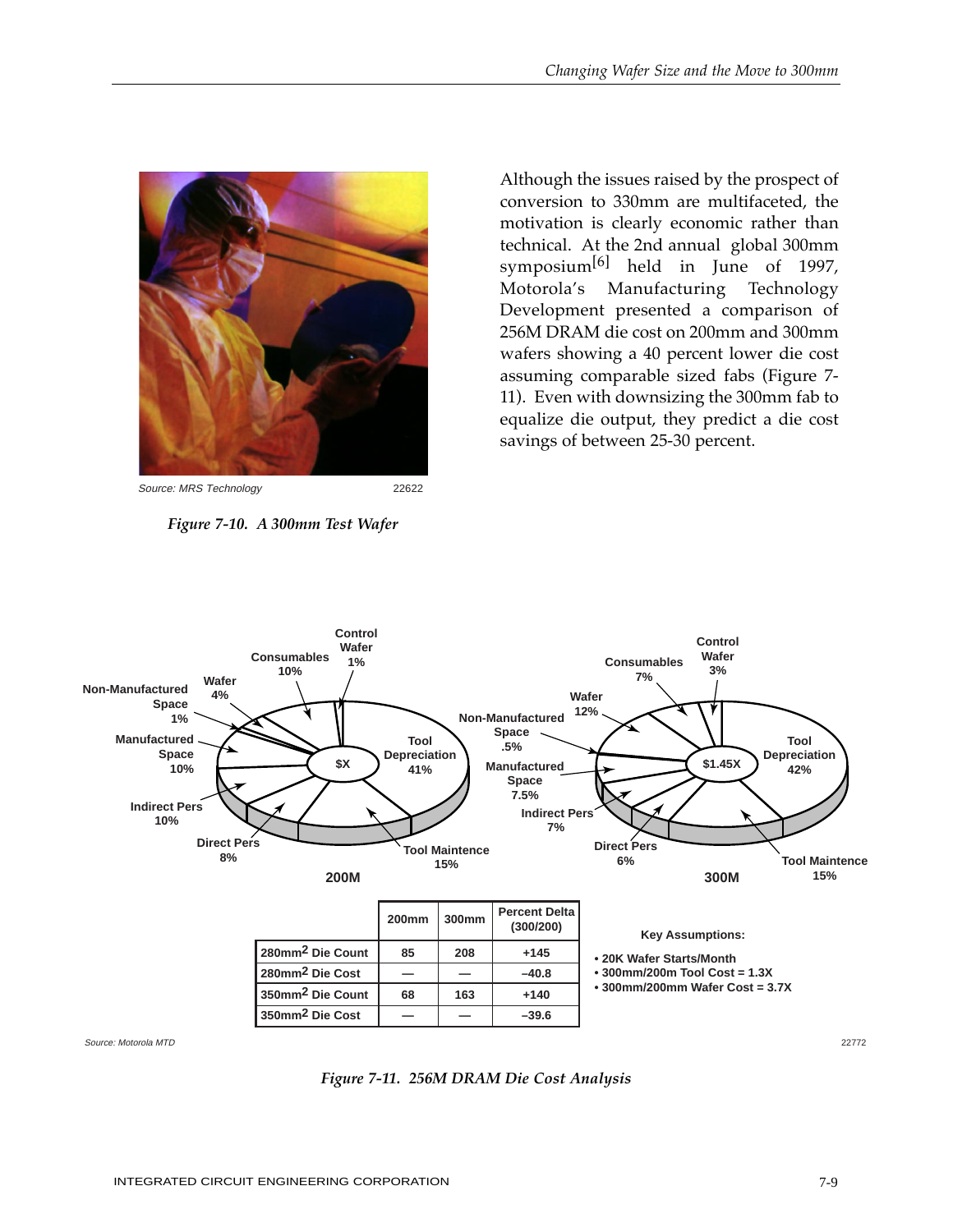#### **300mm Development**

The development of 300mm processing capability is primarily taking place in Austin, Texas, and Yokohama, Japan.

In early 1996, a cooperative venture was formed between 10 Japanese firms to assess and improve 300mm wafer quality, and to evaluate 300mm wafer processing equipment. Companies involved in the venture include NEC, Toshiba, Hitachi, Fujitsu, Mitsubishi, Matsushita, Oki, Sanyo, Sharp, and Sony. Wafer standards are being developed by a working group including representatives from the EIAJ, JEIDA, SIRIJ, Japan Society of Newer Metals, and SEAJ. The group is testing 10-15 wafer processing systems at its lab in Yokohama, and is expected to have received 60 systems by the end of 1997, including a 248nm stepper from Canon. The SELETE organization is expected to spend roughly \$350 million between 1996 and 2000, and between SELETE, the Japan Working Group for 300mm Technology and the Association of Super-advanced Electronics Technologies, approximate funding is \$550million (60 billion yen) over five years.

Meanwhile, a parallel effort was organized among U.S., European, Korean, and Taiwanese firms, the International 300mm Initiative (I3001). Participants include Intel, Motorola, Lucent Technologies, Texas Instruments, IBM, AMD, Siemens, SGS-Thomson, Philips, Samsung, Hyundai, LG Semicon, and TSMC. Both groups target late 1997 or early 1998 for first 300mm wafer use, and first production on  $0.25 \mu m$  or  $0.18 \mu m$ generation of devices (256M and 1G DRAMs, respectively).

I3001 anticipates having 70-80 wafer processing tools tested and qualified by the end of 1998. Initially funded at \$26 million (\$2 million from each of its 13 members), I3001's 18 month program goals include:

- providing inputs to international standards activities,
- developing consensus on performance metrics and demonstration methods,
- demonstrating 300mm equipment/materials for 0.25µm processing,
- defining a program by mid-1998 for demonstrating and qualifying 0.18µm equipment, which will be performed through 2000.

Over 30 pieces of equipment will begin demonstration in SEMATECH's lab in Austin in 1997. These tools are manufactured from a number of different vendors worldwide including ADE, Applied Materials, JEOL, Kokusai, Leica, Lumonics, Mattson, Schmitt Measurement, SCP, SEZ, Tencor, TEL and Verteq.

#### **Equipment Developments**

Some of the equipment-level developments in 300mm processing include the following:

- AET Thermal shipped an RTA system to MEMC
- Applied shipped its first 300mm RTP system to Hyundai
- Empak announced its first front-opening pod
- Equipe Technologies developed a vacuum cluster tool platform
- Horiba developed an interferometer-based wafer flatness tester
- Kokusai Electric has prototyped a 300mm diffusion furnace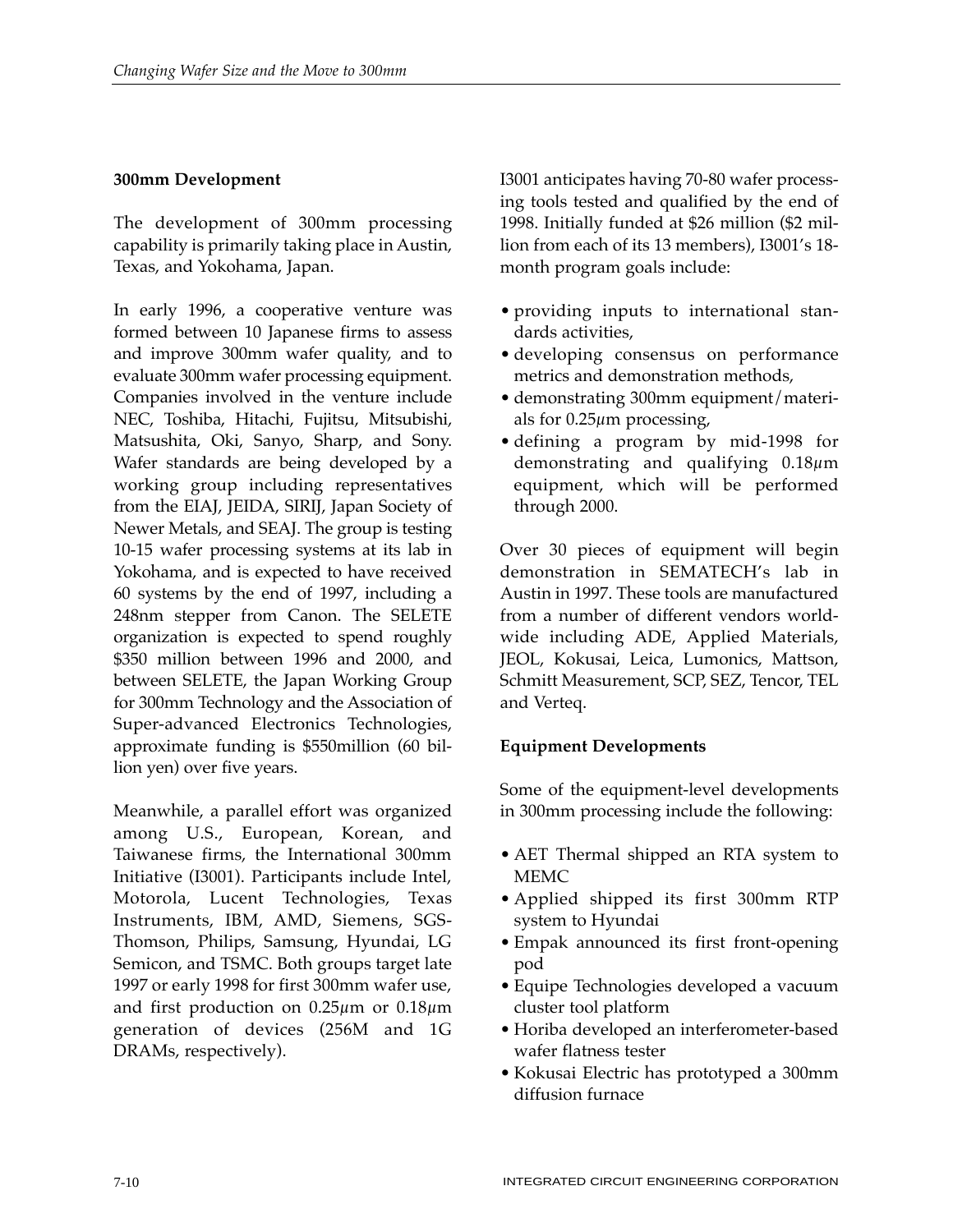- Nanometrics installed a thin film metrology tool at SELETE's lab
- PRI Automation developed a tool that loads wafer carriers to and from a load port, first integrated on Eaton's and STEAG's tools
- SubMicron Systems is developing a 300mm automated wet station
- Tokyo Seimitsu and Kulicke & Soffa are developing a 300mm dicing machine

### **Standards**

Standardization of many tool-specific issues should reduce 300mm capital equipment cost significantly. As summarized in The Production Cost Savings Forum Report<sup>[5]</sup>, lack of standardization in the industry on non-competitive parts of the wafer processing systems typically leads to capital cost increases of up to 2X the base system cost. For this reason, such standards are being developed for 300mm processing with many of the issues are summarized in Figure 7-12.

Sputtering challenges include step coverage of barrier metals and the ability to fill higher aspect ratio holes uniformly. Bringing down the cost of high energy ion implanters will increase the likelihood that its brought into the fab, while low current challenges for shallower source and drain junctions remain a challenge. The industry has identified exposure tools and defect detection tools as being two of the most significant challenges for 300mm processing. Stepper performance (depth of field, overlay and resolution) of 248nm tools is the primary concern, followed by reliability of the system and excimer laser, stage speed and accuracy, and vibration control. Efficient in-situ monitoring and cleaning processes are needed for CVD

multi-chamber systems in addition to the accommodation of new materials in both CVD and etch. Small batch (also called minibatch) systems are being considered for wafer cleaning and furnace processes.

Beyond the processing equipment, factory automation in a 300mm fab is critical. In particular, a lack of standards for automated production and handling systems exists. The industry must also standardize the way that process tools and handlers interface with the carrier. Currently both open and closed carriers are being considered.

Most believe that the transitional lot size of 24 wafers would not be manageable beyond 200mm processing. Thirteen wafer lots and smaller are being considered. Ergonomic issues become critical at 300mm and larger wafer sizes. For instance, 150mm wafers are 0.675mm thick and weigh about 30 grams, while 200mm wafers have a thickness of 0.725mm and weigh 50-60 grams. The proposed new 300mm wafer will be approximately 0.800mm thick, weighing about 140 grams. The automation needed to move batches of 300mm wafers will be costly. This is an issue that many Japanese and other IC manufacturers realized early in 200mm processing, and many U.S. manufacturers are beginning to understand as they implement automation to improve the efficiency of today's 200mm fabs. Even so, 200mm processing equipment has no standard equipment interface and there are multiple differences in loading height, depth and direction by equipment manufacturer and equipment type.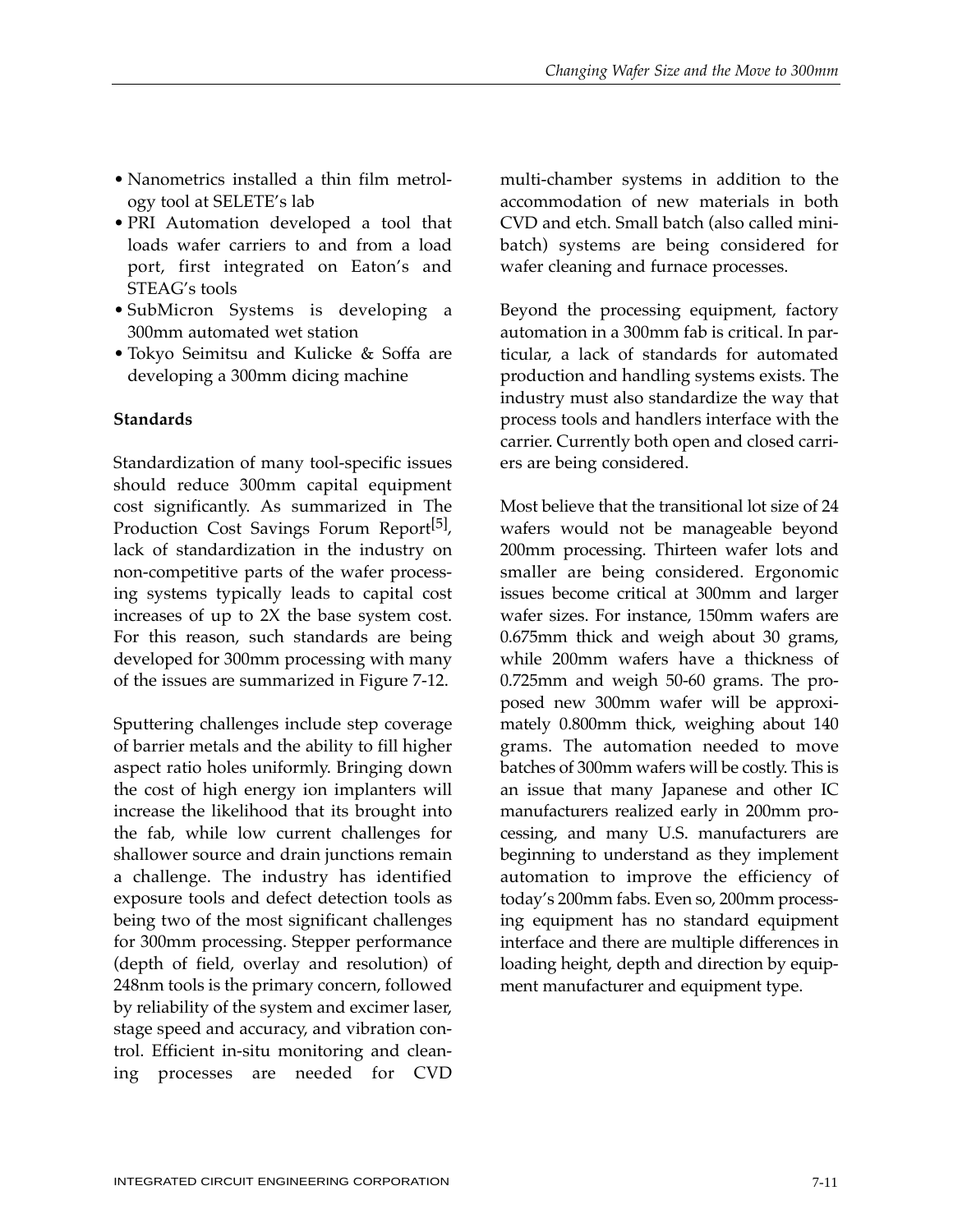|                  | Type                             |                                                        | <b>Comment</b>                                                                                                                                                                                                                                                                                                                                                                                                                                                                                                                                                                                                                                                                                                                                                                                                          |                                                                                                                                                                          |  |  |
|------------------|----------------------------------|--------------------------------------------------------|-------------------------------------------------------------------------------------------------------------------------------------------------------------------------------------------------------------------------------------------------------------------------------------------------------------------------------------------------------------------------------------------------------------------------------------------------------------------------------------------------------------------------------------------------------------------------------------------------------------------------------------------------------------------------------------------------------------------------------------------------------------------------------------------------------------------------|--------------------------------------------------------------------------------------------------------------------------------------------------------------------------|--|--|
|                  | <b>Batch</b>                     | <b>Single Wafer</b>                                    | <b>Device Manufacturer</b>                                                                                                                                                                                                                                                                                                                                                                                                                                                                                                                                                                                                                                                                                                                                                                                              | <b>Equipment Manufacturer</b>                                                                                                                                            |  |  |
| <b>Sputterer</b> |                                  | <b>7 Device</b><br><b>Manufacturers</b>                | • Less particles/higher coverage and better filling<br>• Sputtering in finer, higher aspect ratio holes<br>• Less contamination, residues<br>• Establishment of chamber monitoring<br>technologies (stage temperature uniformity, RGA,<br>particles etc.)<br>• Across the surface erosion cathode<br>• Improve existing technologies for larger diameter<br>• Step coverage, especially bottom coverage (barrier<br>metal, etc.)                                                                                                                                                                                                                                                                                                                                                                                        |                                                                                                                                                                          |  |  |
| Implanter        | 3 Device<br><b>Manufacturers</b> | <b>6 Device</b><br><b>Manufacturers</b>                | • Equipment stability, maintenance free equipment<br>• Higher speed, charge up, footprint, lower weight<br>• Lower prices for high energy implanter<br>• Control over contamination, and damage<br>• Batch type for high dose; single wafer for medium<br>dose<br>• Contamination reduction<br>• Medium dose: improve the beam current<br>uniformity across the wafer<br>• High dose: better throughput<br>• Single wafer high current implanter equipment<br>(without a drop in throughput)<br>. Introduction of high energy implanter, smaller<br>equipment footprint                                                                                                                                                                                                                                                 |                                                                                                                                                                          |  |  |
| Lithography      |                                  | <b>7 Device</b><br><b>Manufacturers</b><br>2 Suppliers | • Excimer lithography capability (control over the<br>atmosphere)<br>• Faster pattern defect inspection and automation<br>(wafers)<br>• Optical system function (0.18-0.25 $\mu$ m)<br>• Efficient in-line setup between CV/DV and stepper<br>• Safer, longer lifetime, and finer geometry excimer<br>process<br>• Measures for reducing construction cost and<br>running cost<br>• Localized hollowing by equipment module<br>. Mask transfer/loading method (less clean<br>environment) standardization of mask I/O among<br>stocker, transfer system, and lithography system<br>• Vibration specification<br>• Lack of basic performance (resolution, depth of<br>field, dimensional tolerance, overlay accuracy)<br>• Larger field size, improvement in resolution<br>alignment, resist development (excimer, etc.) | • Resolution, overlay<br>accuracy, exposure field<br>size (balance against<br>throughput)<br>• Capability for new resist<br>material                                     |  |  |
| <b>CVD</b>       | 3 Device<br><b>Manufacturers</b> | <b>7 Device</b><br><b>Manufacturers</b><br>3 Suppliers | • Fewer particles/higher coverage, better<br>planarization<br>. Wider applications (smaller geometries, new<br>materials)<br>. Improved dust control and safety<br>. In situ monitoring and cleaning<br>• Hardware specification for making native oxide<br>free polysilicon and SiN deposition possible using<br>multi-chamber system<br>• Single wafer LPCVD (high throughput needed)                                                                                                                                                                                                                                                                                                                                                                                                                                 | • Keep up with advanced<br>process with high density<br>plasma<br>• Higher reliability, particle<br>free transfer mechanism<br>• Multi-chamber, continuous<br>processing |  |  |

Source: SEMI 22674/22675

*Figure 7-12. 300mm Tool Development Issues*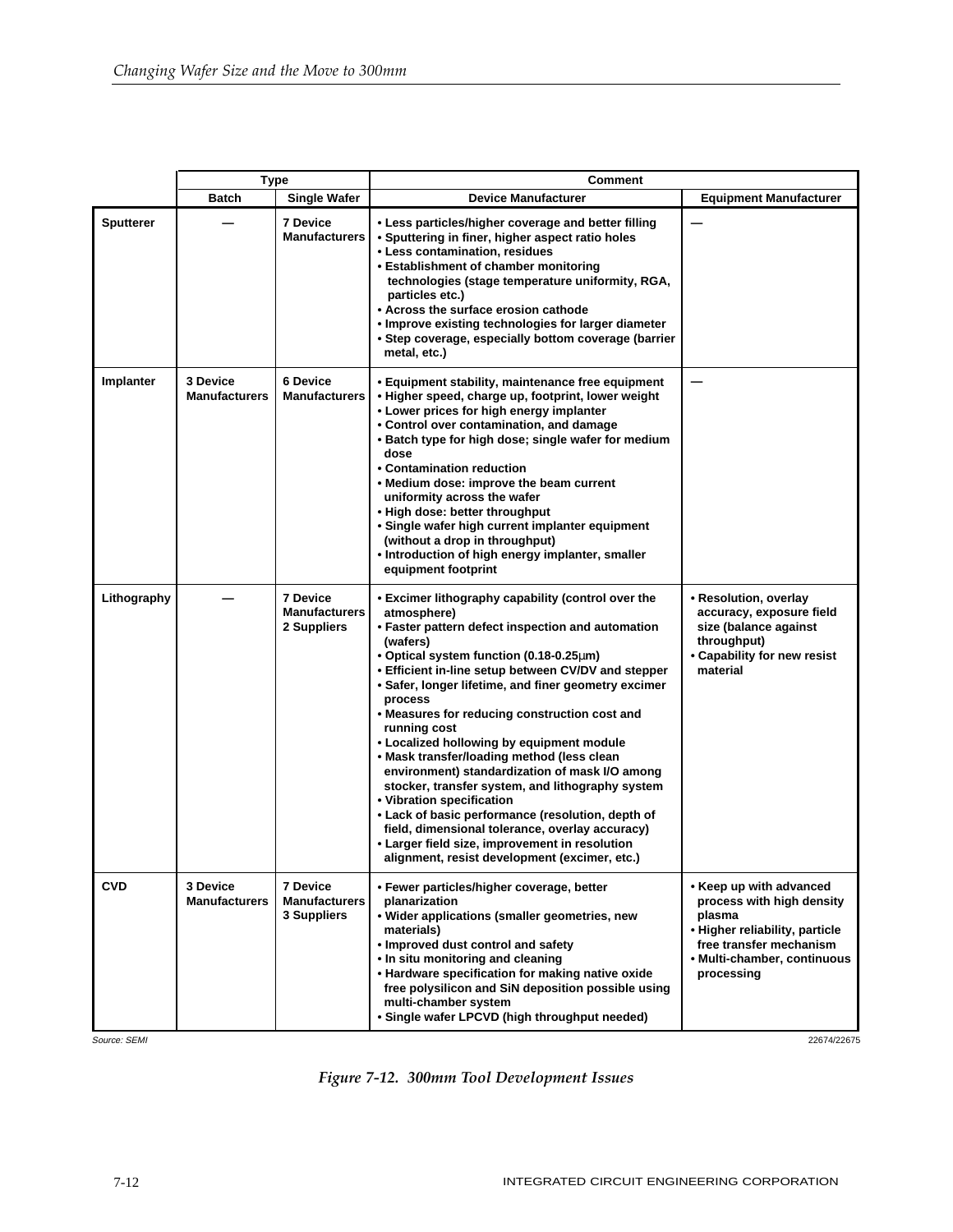|                  | <b>Type</b>                                     |                                                        | <b>Comment</b>                                                                                                                                                                                                                                                                                                                                                                                                                                                                                                                                                                                                                                                |                                                                                                                                                                            |  |  |  |
|------------------|-------------------------------------------------|--------------------------------------------------------|---------------------------------------------------------------------------------------------------------------------------------------------------------------------------------------------------------------------------------------------------------------------------------------------------------------------------------------------------------------------------------------------------------------------------------------------------------------------------------------------------------------------------------------------------------------------------------------------------------------------------------------------------------------|----------------------------------------------------------------------------------------------------------------------------------------------------------------------------|--|--|--|
|                  | <b>Batch</b>                                    | <b>Single Wafer</b>                                    | <b>Device Manufacturer</b>                                                                                                                                                                                                                                                                                                                                                                                                                                                                                                                                                                                                                                    | <b>Equipment Manufacturer</b>                                                                                                                                              |  |  |  |
| Dry Etch         |                                                 | 7 Device<br><b>Manufacturers</b><br>2 Suppliers        | • Elimination of particles/no residues/anisotropic<br>etching/low damage<br>• EDP reliability<br>• Wider applications (finer geometries, new material)<br>• Better control over dust and safety<br>. In situ monitoring and cleaning<br>• Process technology for 0.2µm<br>. Uniformity and throughput improvement with<br>better profile selectivity will be required for 12"<br>diameter<br>. Improve existing technology for larger diameter<br>• Finer geometry processing (contact) and<br>selectivity (AI) are needed, although no problem<br>with single wafer<br>• Stable performance and self cleaning technology                                     | • Ensuring performance<br>uniformity<br>• Improvement in plasma<br>uniformity (to keep up with<br>larger chamber)                                                          |  |  |  |
| <b>Wet Etch</b>  | 5 Device<br><b>Manufacturers</b>                | <b>7 Device</b><br><b>Manufacturers</b><br>1 Suppliers | • Less particles/control over suface cleanliness/<br>control over atmosphere<br>• Particle<br>• Single wafer and in-line process, simpler, dry<br>process<br>• Combination of dry etch and light etch<br>• Use multiple chemicals for resist stripping<br>depending on the process<br>• Small, low capacity wet etcher for various<br>applications<br>• Combined use of single wafer treatment equipment<br>and small batch treatment equipment<br>• Problems of micro-roughness and native oxide<br>treatment<br>• Less chemicals should be used for single wafer<br>treatment                                                                               | • Lot size (throughput)<br>definition for compound<br>process                                                                                                              |  |  |  |
| <b>Diffusion</b> | 6 Device<br><b>Manufacturers</b><br>1 Suppliers |                                                        | • Non-contact wafer temperature measurement<br>method<br>• Speed of temperature ramp up and ramp down<br>(prevent wafer warp)<br>. Wider use of RTP, low temperature treatment<br>• Improved uniformity<br>• 8" diameter: entire process is batch type for 64M,<br>cluster for critical steps with 256M (single wafer or<br>25 wafer batch treatment necessary)<br>• 12" diameter: same as 8" for critical steps, mini<br>batch treatment for other steps<br>• Maintain the throughput<br>• Need to develop high speed anneal<br>• Small batch treatment<br>• Lower equipment cost and establishment of low<br>temperature process for single wafer diffusion | • Structure of end station<br>tie-in<br>• Wafer cooling<br>• Matching between beam<br>scanning system and<br>electron flood gun<br>• Better transfer system<br>reliability |  |  |  |

Source: SEMI 22676/22677

*Figure 7-12. 300mm Tool Development Issues (continued)*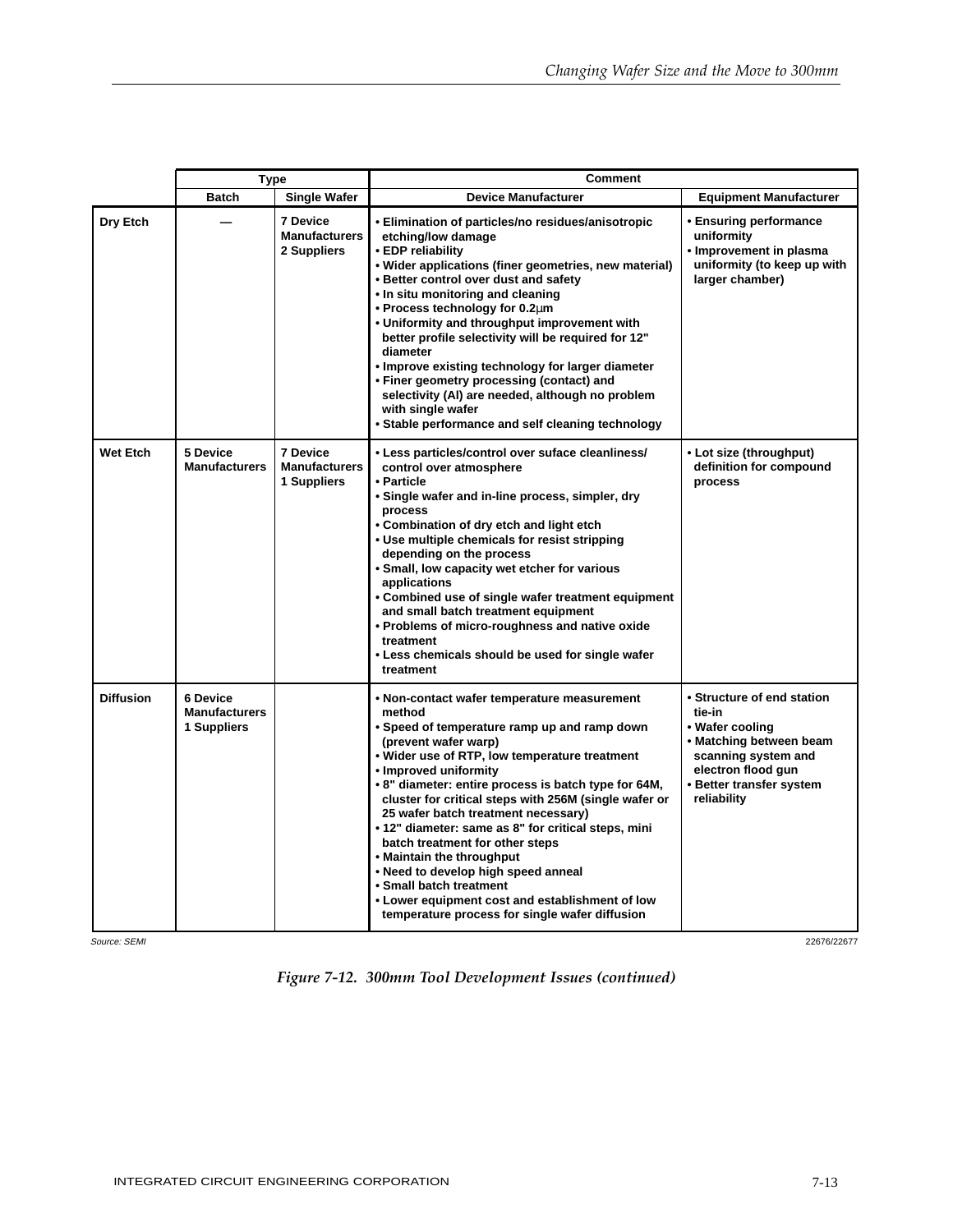Beyond equipment concerns, Figure 7-13 shows the targeted production schedule for 300mm starting wafers from five major suppliers, and looking out further the supply escalates beyond the year 2001 (Figure 7-14) according to the Japan Society of New Metals. As shown in Figure 7-15, exports of silicon from Japan has increased significantly in recent years as semiconductor manufacturing in other regions has continued to increase. One of the major challenges for silicon suppliers is managing 300mm demand together with balancing demand for wafers of the various other sizes. Some of the challenges for 400mm have already been anticipated (Figure 7-16).

|                                                      | <b>Monthly Prototype Production Targets</b>   |                |         |         |        |  |  |
|------------------------------------------------------|-----------------------------------------------|----------------|---------|---------|--------|--|--|
| Company                                              | July 96                                       | <b>Dec. 96</b> | Dec. 97 | July 98 |        |  |  |
| <b>SEH</b>                                           | $1.000 \rightarrow 5.000$<br>$\div$ 20,000    |                |         |         |        |  |  |
| <b>Sumitomo</b>                                      | 10,000<br>500<br>$\rightarrow$ 1.000<br>5,000 |                |         |         |        |  |  |
| <b>Mitsubishi</b>                                    | 500<br>$\rightarrow$ 1.000<br>2.000           |                |         |         |        |  |  |
| Komatsu                                              |                                               |                | 1,000   | 5.000   |        |  |  |
| Toshiba                                              |                                               |                |         |         | 1,000  |  |  |
| Total                                                | 2,000                                         | 7,000          | 8,000   | 13,000  | 38,000 |  |  |
| Source: Nikkei Sangyo Shimbun, Nihon Keizai<br>22625 |                                               |                |         |         |        |  |  |

*Figure 7-13. Japan 300mm Wafer Supplier Plans*



*Figure 7-14. Large Diameter Wafer Forecast*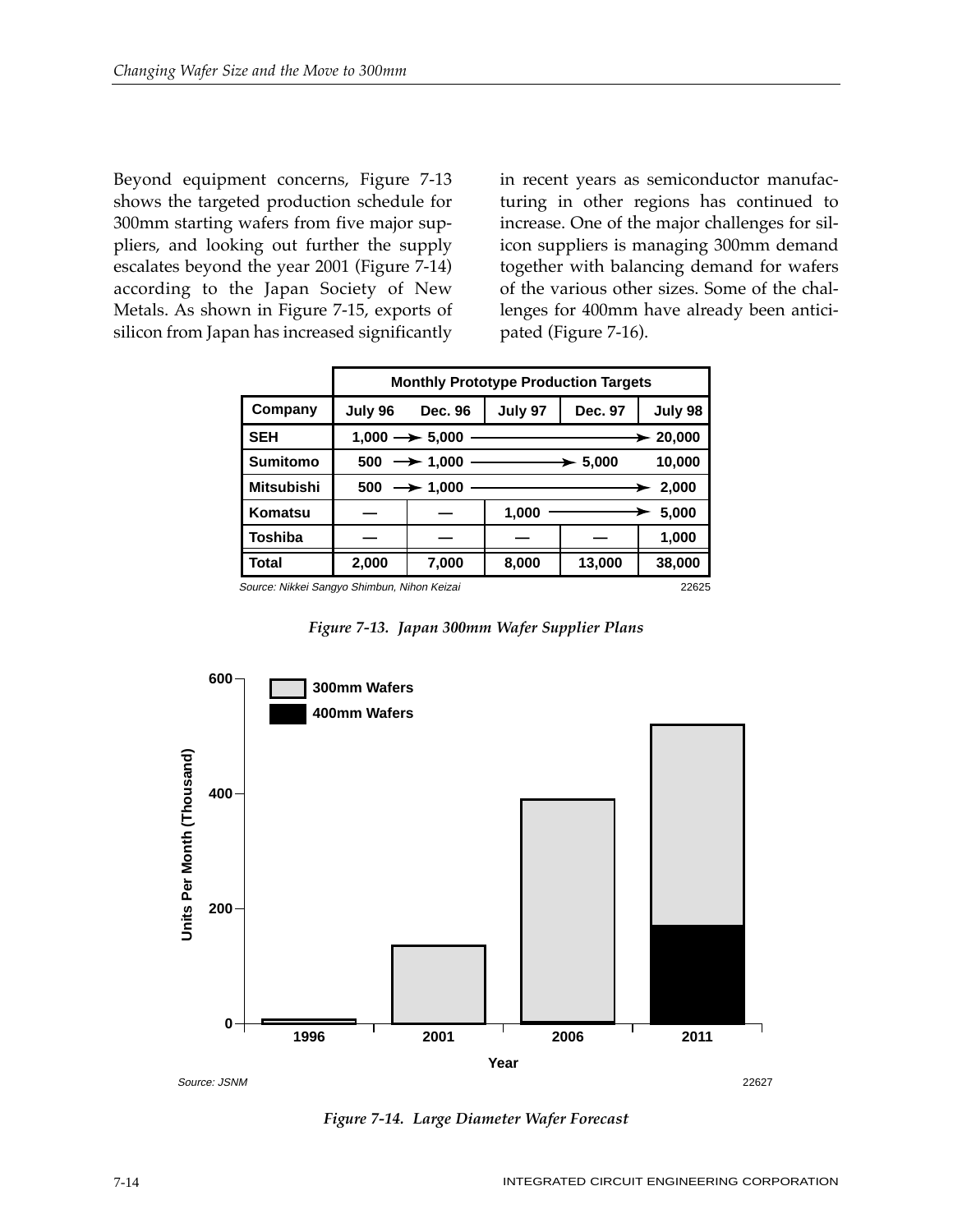

*Figure 7-15. Projected and Actual Sales Figures For Ultrahigh Purity Silicon*

#### **Outlook for 300mm Wafer Processing**

Perhaps the biggest question in 300mm development pertains to the issue of cost – How will the semiconductor manufacturing and equipment and materials suppliers, with a combined market size of approximately \$170 billion, build a \$15-20 billion infrastructure for 300mm processing in a few years while meeting on-going requirements for device and process development for  $0.25\mu$ m,  $0.18\mu$ m, and future generations of devices? Possibly many semiconductor

manufacturers will find that through alternative device design techniques, smaller die size will be possible, thereby delaying 300mm adoption out to the  $0.15 \mu m$  or  $0.13 \mu m$  generation.

The second pressing question is to what the extent will the two consortiums, I3001 and SELETE, cooperate? Information from SEMI indicates that standards will be jointly developed but the tool projects are clearly separate efforts. Time will tell to what extent 300mm processing information will be shared.